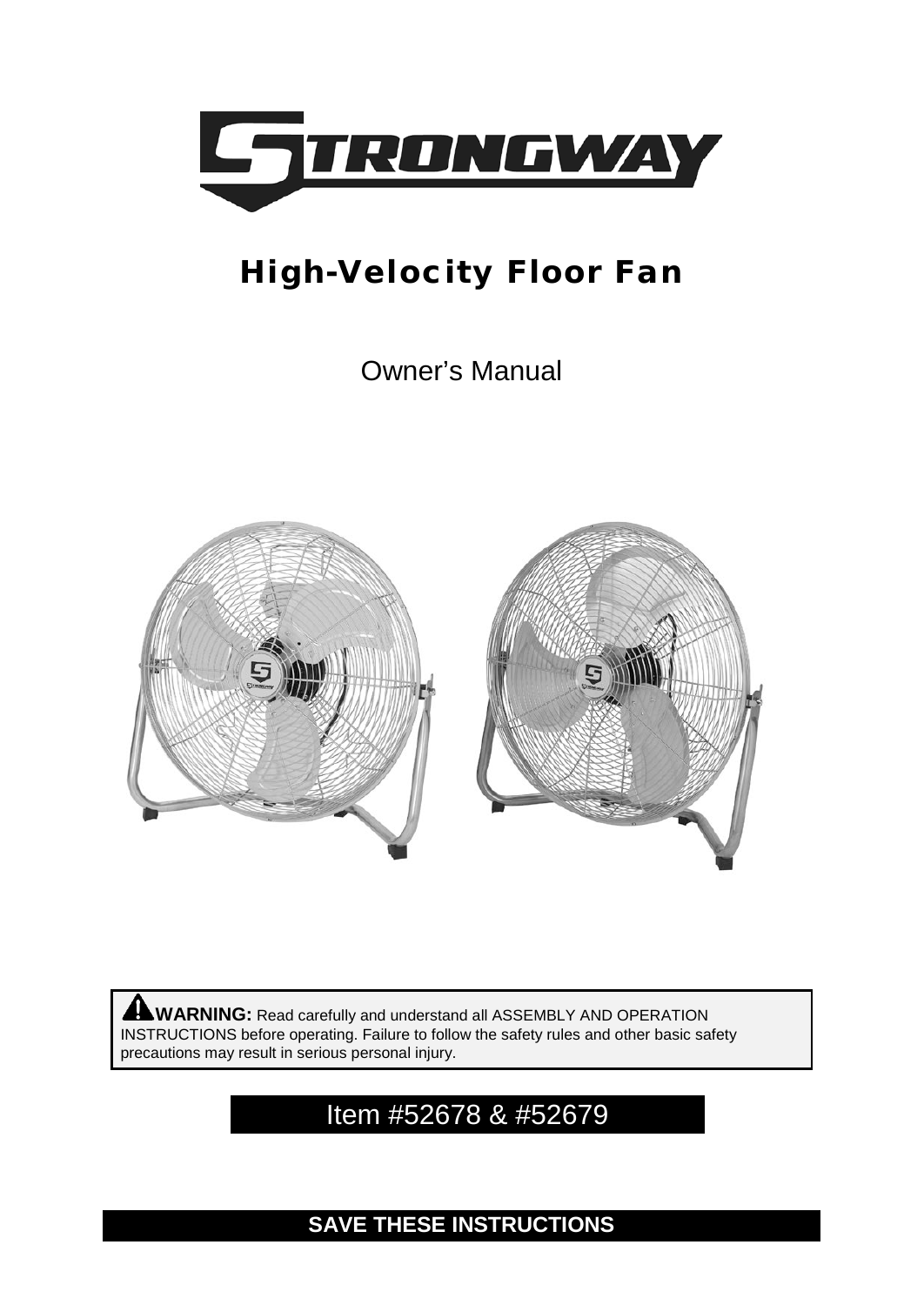Thank you very much for choosing a Strongway™ product!

For future reference, please complete the owner's record below:

Serial Number/Lot Date Code: \_\_\_\_\_\_\_\_\_\_\_\_\_\_\_\_\_\_\_\_\_\_\_\_\_\_\_\_\_\_\_\_

Purchase Date:  $\Box$ 

Save the receipt, warranty, and this manual. It is important that you read the entire manual to become familiar with this product before you begin using it.

This High-Velocity Floor Fan is designed for certain applications only. The Northern Tool & Equipment cannot be responsible for issues arising from modification or use of this product in an application for which it was not designed. We strongly recommend that this product not be modified and/or used for any application other than that for which it was designed.

For technical questions, please call **1-800-222-5381**.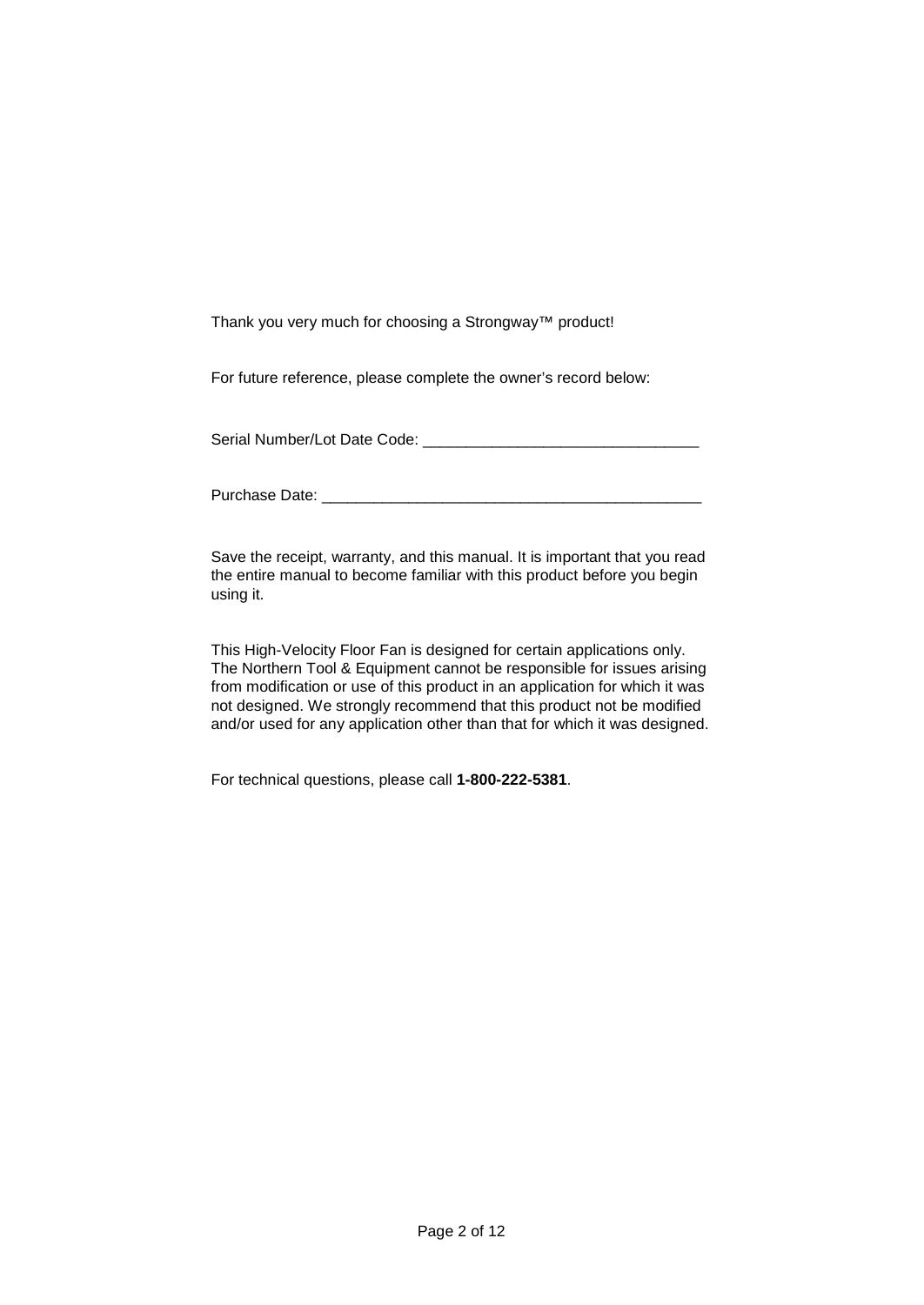# **Table of Contents**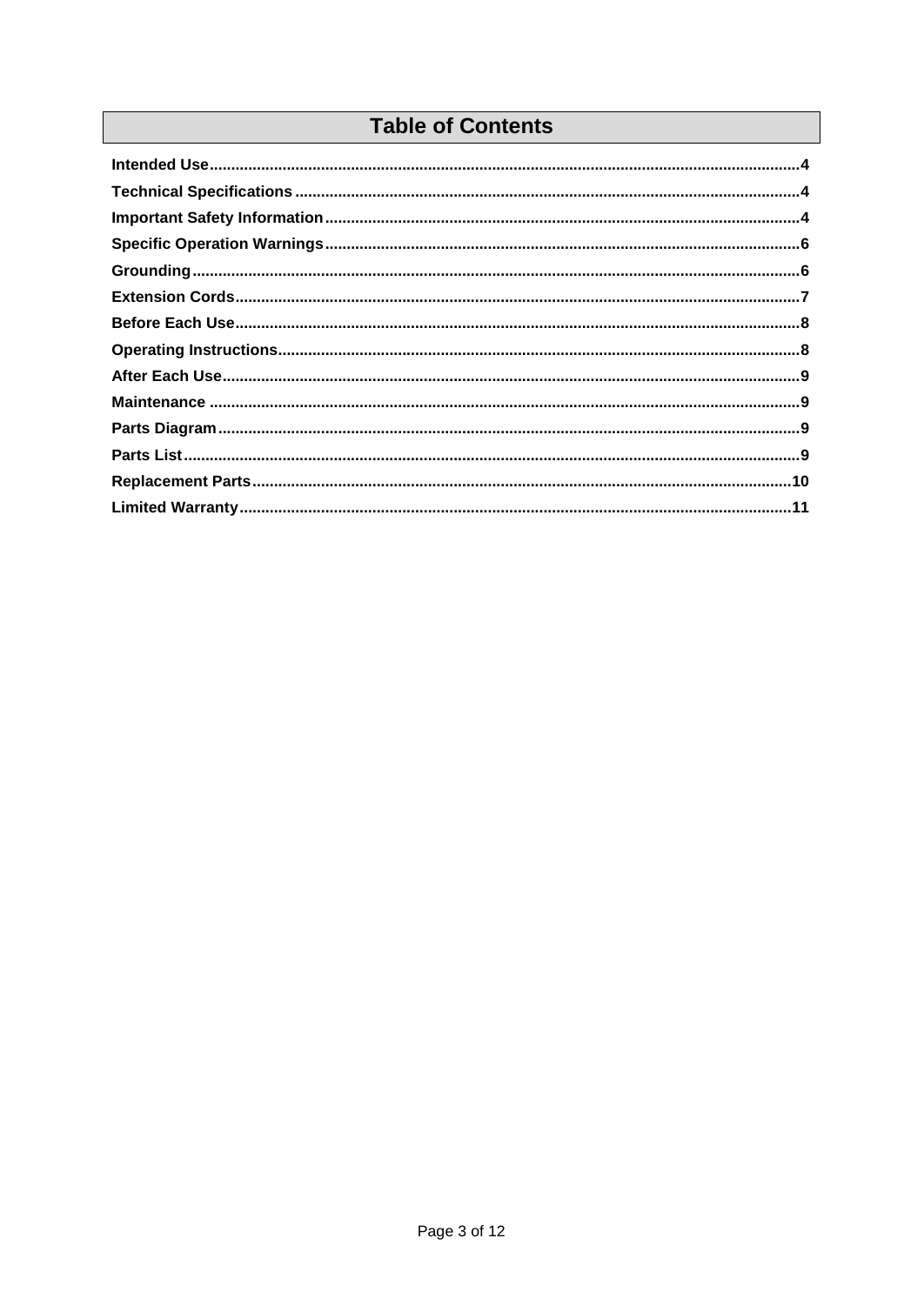#### **Intended Use**

<span id="page-3-1"></span><span id="page-3-0"></span>This High-Velocity Floor Fan is designed for air circulation, ventilation, and exhaust. This fan meets OSHA standards.

# **Technical Specifications**

<span id="page-3-2"></span>

| ltem# | <b>Size</b> | Voltage | <b>Watts/Amps</b> | <b>CFM/RPM</b> |
|-------|-------------|---------|-------------------|----------------|
| 52678 | 20"         | 120     | 145/1.2           | 4725 /1500     |
| 52679 | 18"         | 120     | 130/1.15          | 4550 /1500     |

# **Important Safety Information**

# ⚠**WARNING**

- Read and understand all instructions. Failure to follow all instructions may result in serious injury or property damage.
- The warnings, cautions, and instructions in this manual cannot cover all possible conditions or situations that could occur. Exercise common sense and caution when using this fan. Always be aware of the environment and ensure that the fan is used in a safe and responsible manner.
- Do not allow persons to operate or assemble the fan until they have read this manual and have developed a thorough understanding of how it works.
- Do not modify this fan in any way. Unauthorized modification may impair the function and/or safety and could affect the life of the fan. There are specific applications for which the fan was designed.
- Use the right tool for the job. DO NOT attempt to force small equipment to do the work of larger industrial equipment. There are certain applications for which this equipment was designed. It will be a safer experience and the fan will do a better job at the capacity for which it was intended. DO NOT use this fan for a purpose for which it was not intended.
- Industrial or commercial applications must follow OSHA requirements.
- •

# ⚠**WARNING**

#### **WORK AREA SAFETY**

- Inspect the work area before each use. Keep work area clean, dry, free of clutter, and well-lit. Cluttered, wet, or dark work areas can result in injury. Using the fan in confined work areas may put you dangerously close to cutting tools and rotating parts.
- Do not use the fan where there is a risk of causing a fire or an explosion; e.g., in the presence of flammable liquids, gases, or dust. The fan can create sparks, which may ignite the flammable liquids, gases, or dust.
- Keep children and bystanders away from the work area while operating the fan. Do not allow children to handle the fan.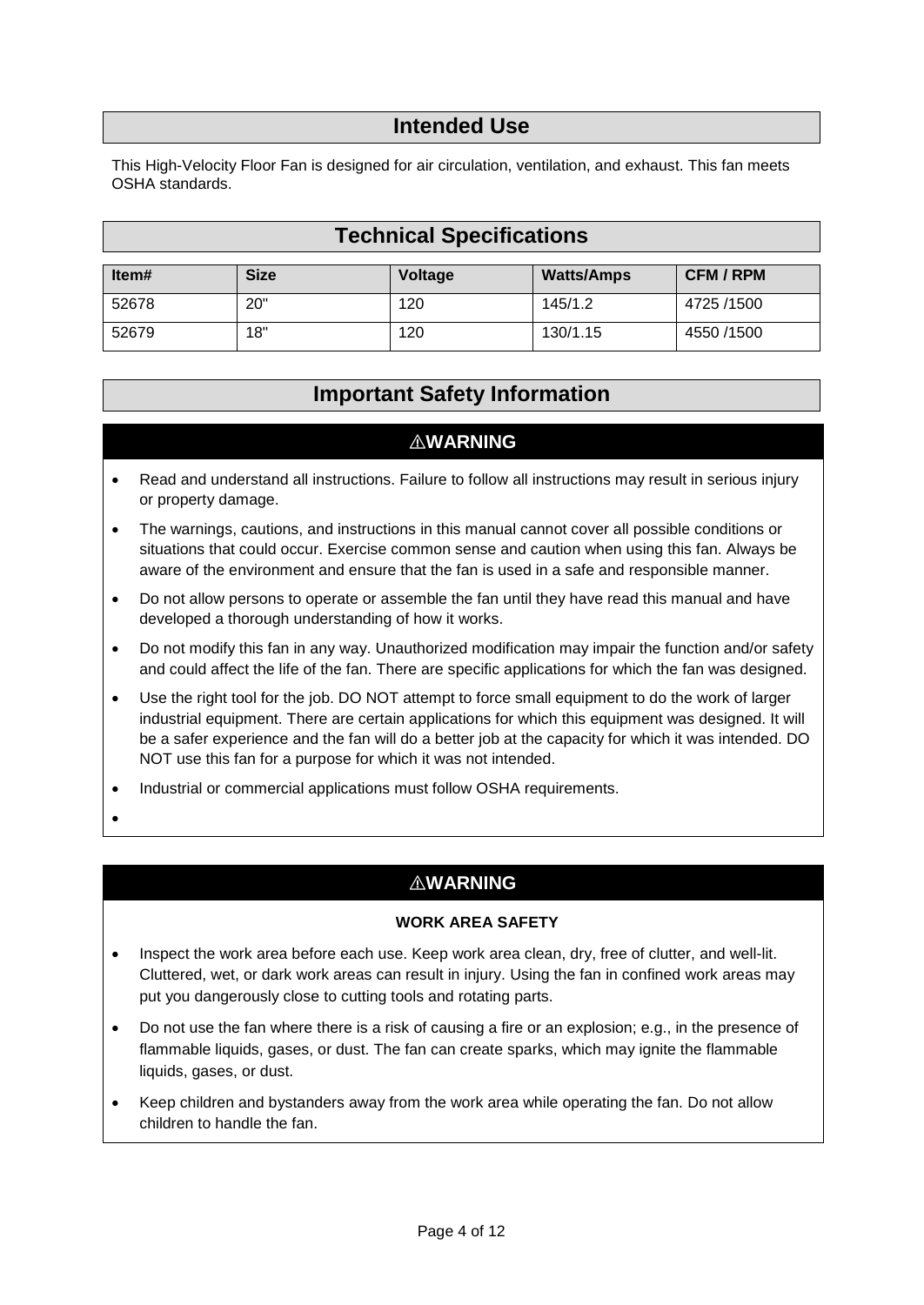# ⚠**WARNING**

#### **PERSONAL SAFETY**

- Stay alert, watch what you are doing, and use common sense when operating the fan. Do not use the fan while you are tired or under the influence of drugs, alcohol, or medication. A moment of inattention while operating the tool may result in serious personal injury.
- Dress properly. Do not wear loose clothing, dangling objects, or jewelry. Keep your hair, clothing and gloves away from moving parts. Loose clothes, jewelry, or long hair can be caught in moving parts. Air vents on the tool often cover moving parts and should be avoided.
- Wear the proper personal protective equipment when necessary. Use ANSI Z87.1 compliant safety goggles (not safety glasses) with side shields, or when needed, a face shield. Use a dust mask in dusty work conditions. Also use non-skid safety shoes, hardhat, gloves, dust collection systems, and hearing protection when appropriate. This applies to all persons in the work area.
- Do not overreach. Keep proper footing and balance at all times.
- Ensure the power switch is off prior to plugging in the tool.

# ⚠**WARNING**

#### **ELECTRICAL SAFETY**

- Grounded tools must be plugged into an outlet properly installed and grounded in accordance with all codes and ordinances. Never remove the grounding prong or modify the plug in any way. Do not use any adapter plugs. Check with a qualified electrician if you are in doubt as to whether the outlet is properly grounded. If the fan should electrically malfunction or break down, grounding provides a low resistance path to carry electricity away from the user.
- Double insulated tools are equipped with a polarized plug (one blade is wider than the other). This plug will fit in a polarized outlet only one way. If the plug does not fit fully in the outlet, reverse the plug. If it still does not fit, contact a qualified electrician to install a polarized outlet. Do not change the plug in any way. Double insulation eliminates the need for the three wire grounded power cord and grounded power supply system.
- Avoid body contact with grounded surfaces such as pipes, radiators, ranges, and refrigerators. There is an increased risk of electric shock if your body is grounded.
- Do not expose power tools to rain or wet conditions. Water entering a power tool will increase the risk of electric shock.
- Do not abuse the power cord. Never use the power cord to carry the tools or pull the plug from an outlet. Keep the power cord away from heat, oil, sharp edges, or moving parts. Replace damaged power cords immediately. Damaged power cords increase the risk of electric shock.
- When operating a power tool outside, use an outdoor extension cords marked "W-A" or "W". These extension cords are rated for outdoor use, and reduce the risk of electric shock.

# ⚠**CAUTION**

#### **FAN USE AND CARE**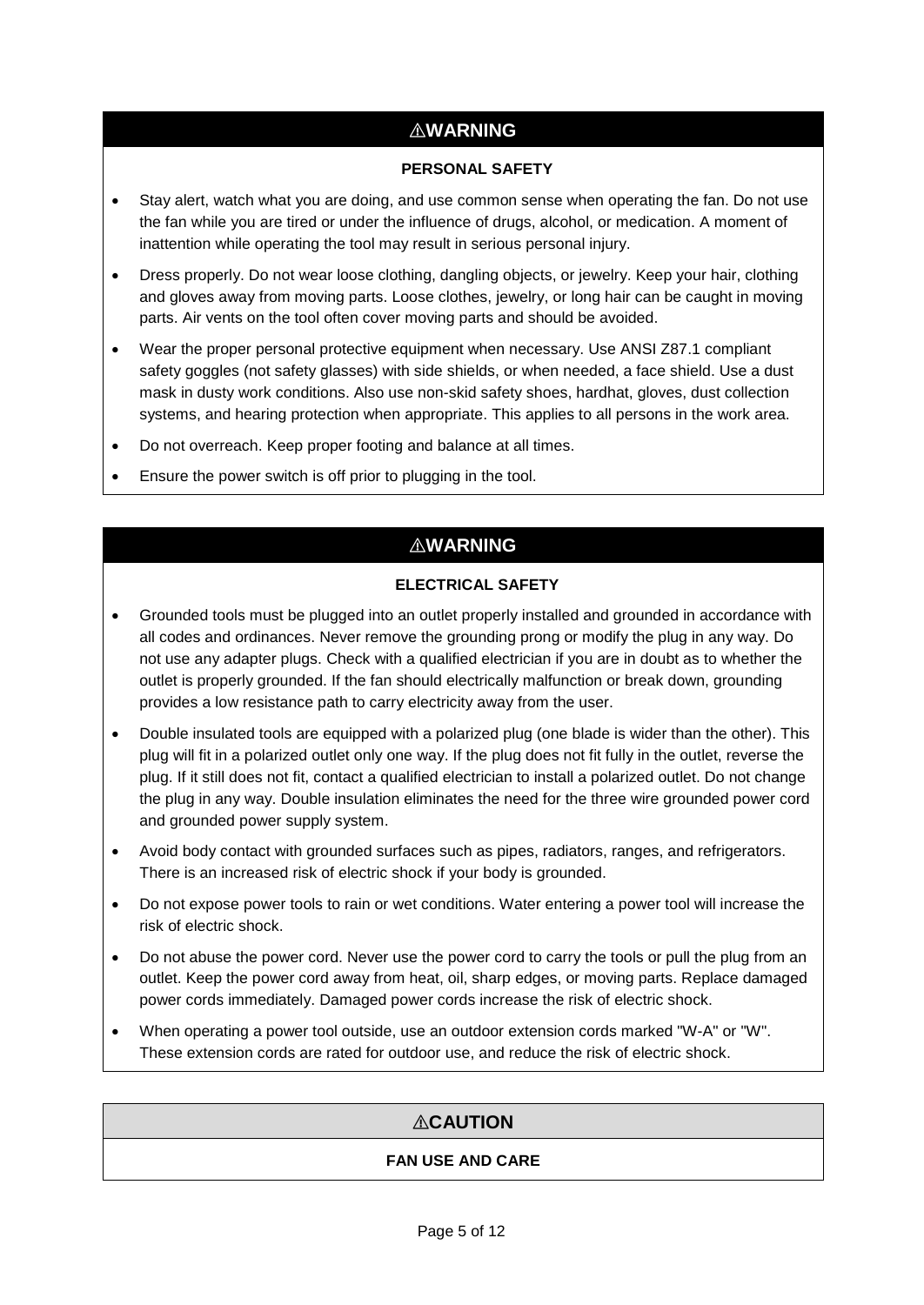- Check for damaged parts before each use. Carefully check that the fan will operate properly and perform its intended function. Replace damaged or worn parts immediately. Never operate the fan with a damaged part.
- Do not use a fan with a malfunctioning switch. Any fan that cannot be controlled with the power switch is dangerous and must be repaired by an authorized service representative before using.
- Disconnect the power from the fan and place the switch in the locked or off position before making any adjustments, changing accessories, or storing the fan. Such preventive safety measures reduce the risk of starting the fan accidentally.
- Store the fan when it is not in use. Store it in a dry, secure place out of the reach of children. Inspect the fan for good working condition prior to storage and before re-use.
- <span id="page-5-0"></span>• Keep guards in place and in working order. Never operate the fan without the guards in place.

# **Specific Operation Warnings**

# ⚠**WARNING**

- Electric shock hazard. Do not expose the unit to water or rain.
- Be sure the equipment is properly grounded.
- Use only outdoor-rated extension cords of appropriate size.
- Do not use this fan with any solid-state speed control device.
- Rotating blade hazard. Keep hands clear to avoid serious injury.
- DO NOT operate without guards in place.
- Turn the power OFF before servicing.
- This fan is not intended for use by people (including children) with reduced physical, sensory or mental capabilities or lack of experience and knowledge unless they have been given supervision or instruction concerning use of the fan by a person responsible for their safety. Supervise children to ensure they do not play with the fan.
- If the power supply cord is damaged, contact your local service center or a qualified electrician to install an appropriate replacement cord to prevent any injury or damage.
- The appliance should not be used in locations where special conditions prevail, such as the presence of a corrosive or explosive atmosphere (dust, vapor, or gas).
- <span id="page-5-1"></span>• No alterations shall be made to this product.

# **Grounding**

# ⚠**WARNING**

• This fan must be grounded while in use to protect the operator from electrical shock. This fan is equipped with an electrical cord that has an equipment grounding conductor and a grounding plug. The plug MUST be plugged into a matching receptacle that is properly installed and grounded in accordance with ALL local codes and ordinances.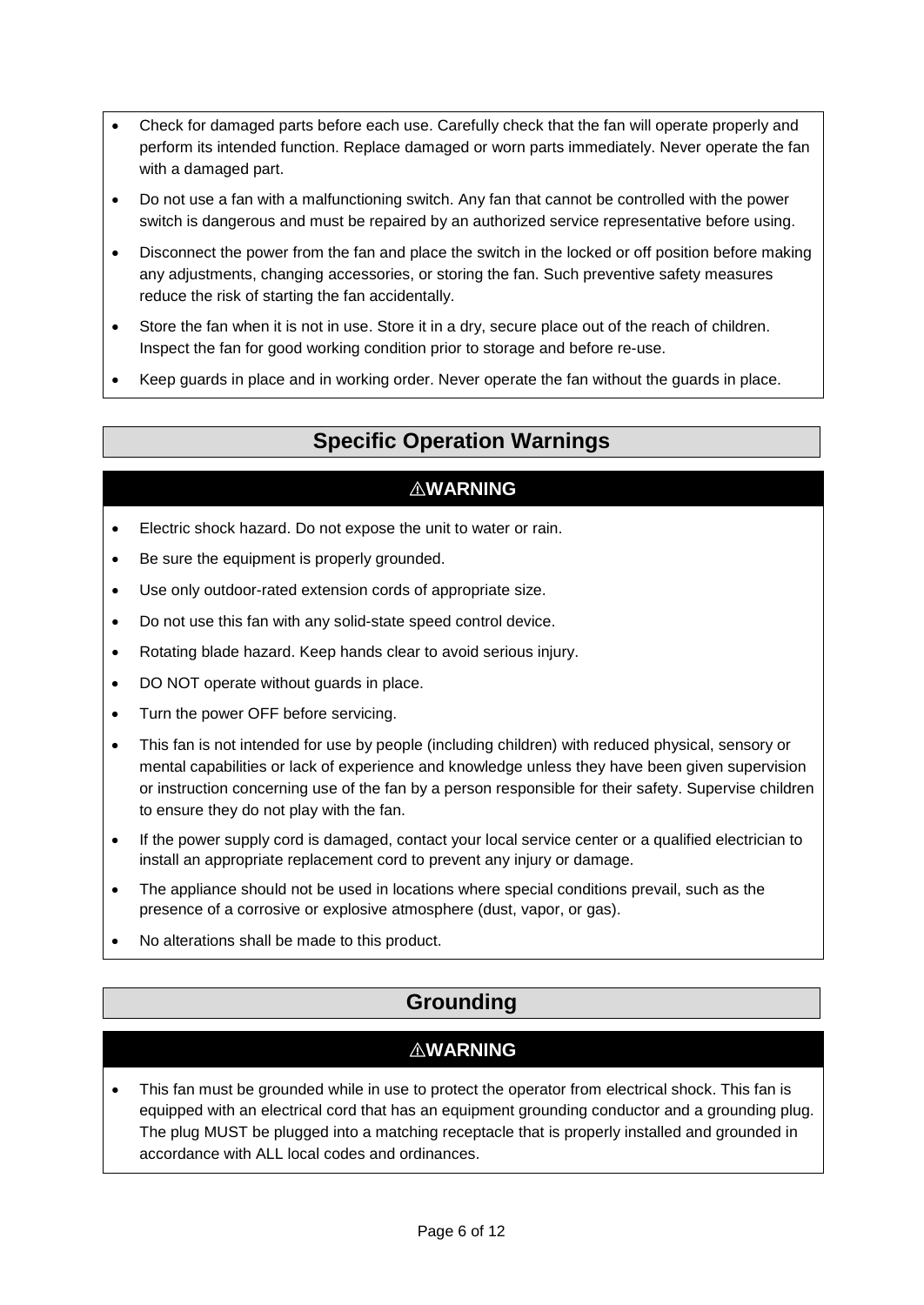- DO NOT MODIFY THE PROVIDED PLUG. If it will not fit the receptacle. Have the proper receptacle installed by a qualified electrician.
- CHECK with a qualified electrician or service person if you do not completely understand the grounding instructions, or if you are not sure if the fan is properly grounded.

#### **Grounded Fans: Fans with 3-Prong Plugs**

Tools marked with **Grounding Required** have a 3-wire cord and 3-prong grounding plug. The plug must be connected to a properly grounded outlet. If the fan should electrically malfunction or break down, grounding provides a low resistance path to carry electricity away from the user, reducing the risk of electric shock. (See FIGURE A.)

The grounding prong in the plug is connected through the green wire inside the cord to the grounding system in the fan. The green wire in the cord must be the only wire connected to the tool's grounding system and must never be attached to an electrically live terminal.

Your fan must be plugged into an appropriate outlet, properly installed and grounded in accordance with all codes and ordinances. The plug and outlet should look like those in the following illustration.



# **Extension Cords**

#### ⚠**WARNING**

#### **USE A PROPER EXTENSION CORD.**

- <span id="page-6-0"></span>• Make sure your extension cord is in good condition. When using an extension cord, be sure to use one heavy enough to carry the current your product will draw. An undersized cord will cause a drop in line voltage, resulting in loss of power and cause overheating.
- Be sure your extension cord is properly wired and in good condition. Always replace a damaged extension cord or have it repaired by a qualified person before using it. Protect your extension cords from sharp objects, excessive heat and damp or wet areas.
- Grounded tools require a 3-wire extension cord. Double Insulated tools can use either a 2- or 3 wire extension cord.
- As the distance from the supply outlet increases, you must use a heavier gauge extension cord. Using extension cords with inadequately sized wire causes a serious drop in voltage, resulting in loss of power and possible tool damage.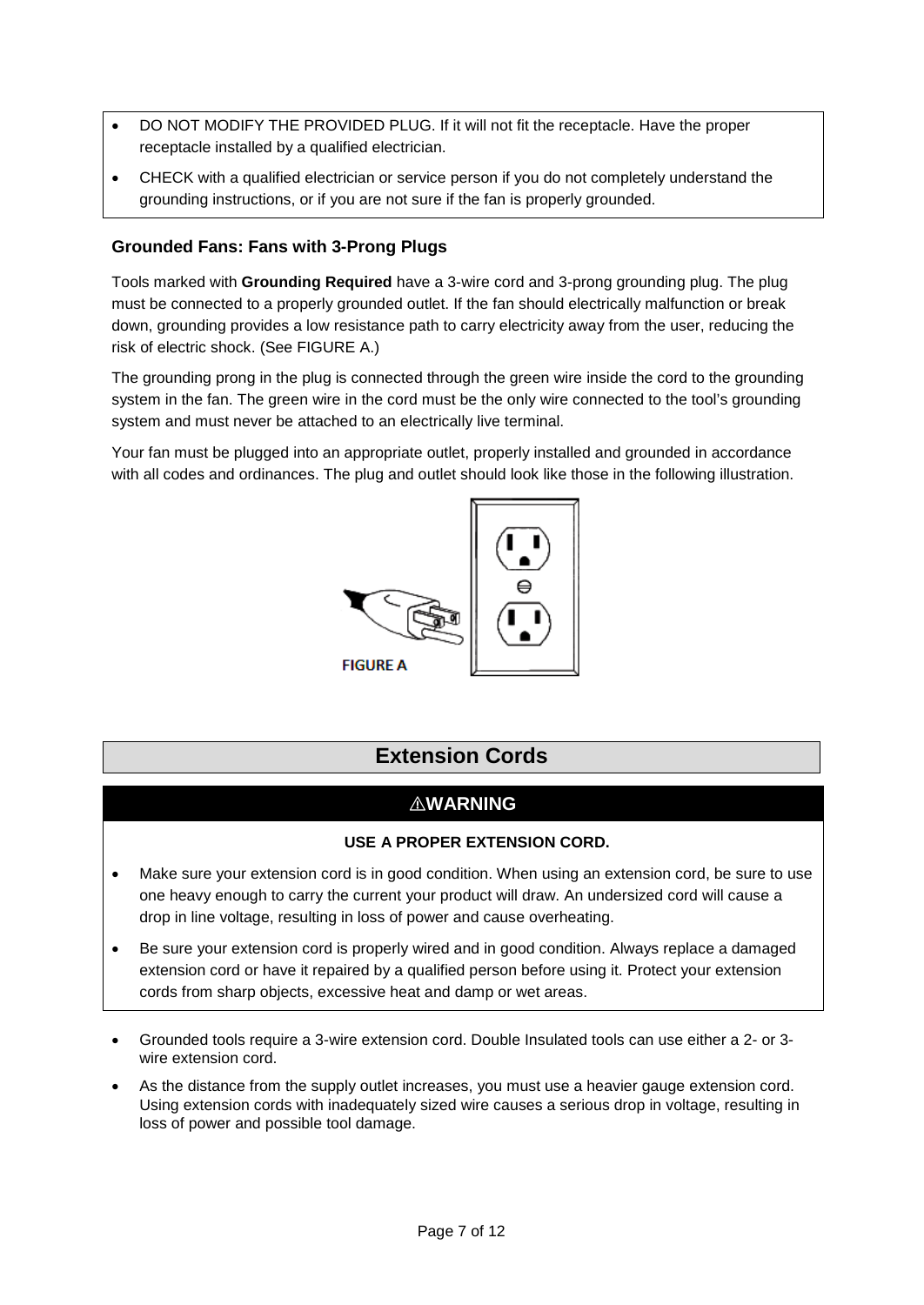• The smaller the gauge number of the wire, the greater the capacity of the cord. For example, a 14-gauge cord can carry a higher current than a 16-gauge cord. Minimum extension cord wire size is shown in the following table:

| <b>Minimum Wire Size Of Extension Cords</b> |                    |               |                 |               |  |
|---------------------------------------------|--------------------|---------------|-----------------|---------------|--|
|                                             | <b>Cord Length</b> |               |                 |               |  |
| <b>Nameplate AMPS</b>                       | 25"                | 50"           | 100'            | 150'          |  |
| $0 - 6$                                     | <b>18 AWG</b>      | <b>16 AWG</b> | <b>16 AWG</b>   | <b>14 AWG</b> |  |
| $6 - 10$                                    | 18 AWG             | <b>16 AWG</b> | <b>14 AWG</b>   | <b>12 AWG</b> |  |
| $10 - 12$                                   | <b>16 AWG</b>      | <b>16 AWG</b> | <b>14 AWG</b>   | <b>12 AWG</b> |  |
| $12 - 16$                                   | 14 AWG             | <b>12 AWG</b> | NOT RECOMMENDED |               |  |

- When using more than one extension cord to make up the total length, make sure each cord contains at least the minimum wire size required.
- If you are using one extension cord for more than one tool, add the nameplate amperes and use the sum to determine the required minimum cord size.
- If you are using an extension cord outdoors, make sure it is marked with the suffix **W-A** (**W** in Canada) to indicate it is acceptable for outdoor use.
- Make sure your extension cord is properly wired and in good electrical condition. Always replace a damaged extension cord or have it repaired by a qualified electrician before using it.
- <span id="page-7-0"></span>• Protect your extension cords from sharp objects, excessive heat, and damp or wet areas.

# **Before Each Use**

#### ⚠**WARNING**

Be sure the both front and rear guard screws are completely tightened to the locking position before operation.

#### <span id="page-7-1"></span>**Meets UL and OSHA Standards**

# **Operating Instructions**

# ⚠**WARNING**

- Never insert fingers or other objects through the grill guard when the fan is in operation.
- Disconnect the fan from its power source when moving it from one location to another.
- Disconnect the fan from its power source when removing the guards for cleaning.
- Be sure the fan is on a stable, flat surface when operating.
- Do not use the fan in windows because rain and moisture may create an electrical shock hazard.
- Do not place the fan near an open flame, cooking or heating appliance, or a hot surface.
- This fan should not be operated outside.
- Be sure that both the front and rear guard screws are completely tightened in the locking position before operation.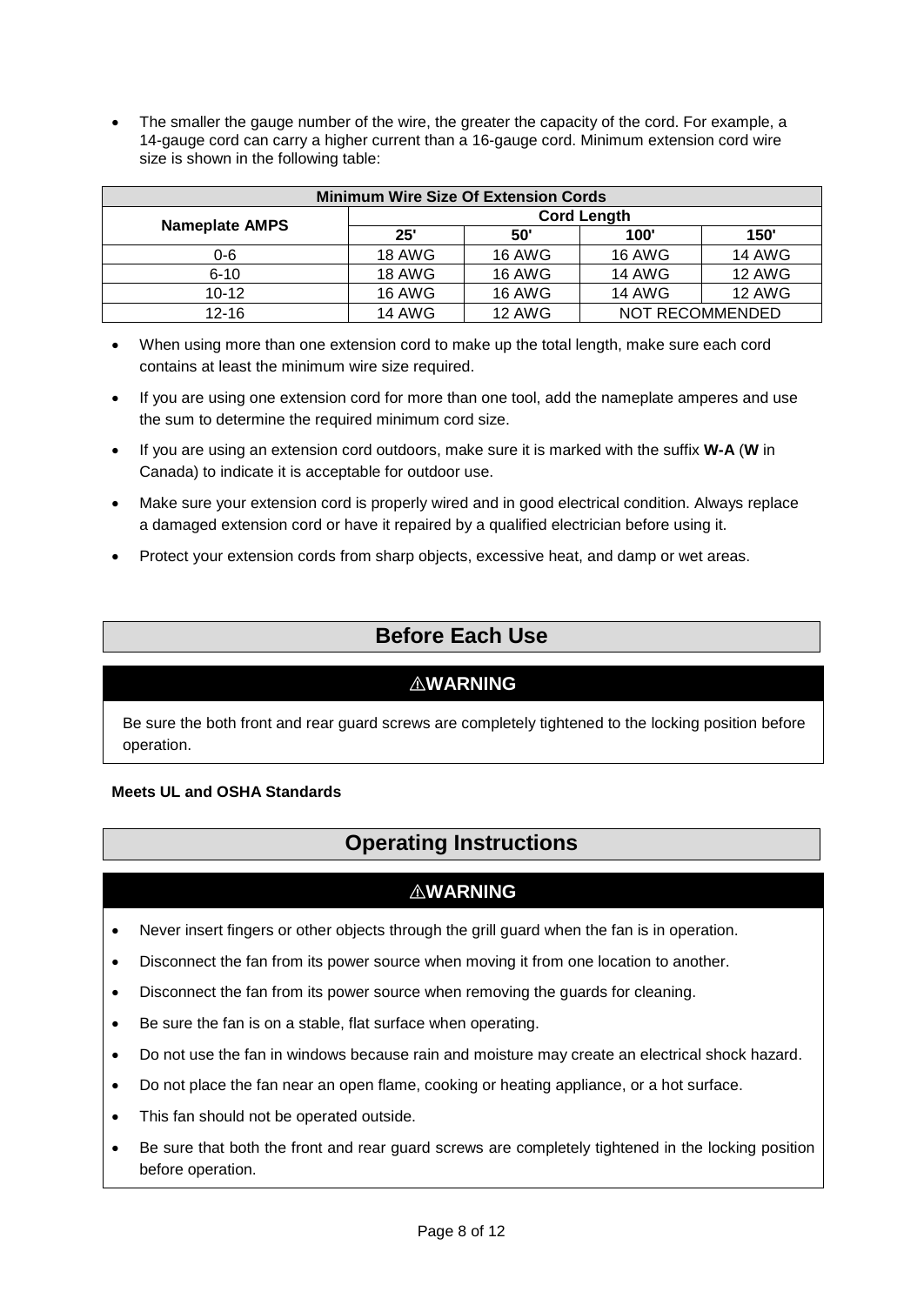### **Adjusting Airflow Angle**

Tilt the fan head to the desired angle.

This high velocity fan can be used alone or in conjunction with air conditioning. Rotating the fan head upward serves to pull air from the floor and circulate it throughout the entire room.

#### **Controlling Speed**

Select an air speed by setting the switch to one of the following:

- $\bullet$  High  $-3$
- $Median 2$
- $Low 1$
- <span id="page-8-0"></span>• Off - 0

# **After Each Use**

<span id="page-8-1"></span>Unplug the fan from the electrical source.

# **Maintenance**

- 1. Use a soft damp cloth. Follow with a dry cloth.
- 2. Do not use harmful cleaners which can damage paints and plastics.

# ⚠**WARNING**

<span id="page-8-2"></span>Always unplug the unit from the electrical supply source before cleaning.



<span id="page-8-3"></span>

| <b>Parts List</b> |                    |      |       |                         |      |  |
|-------------------|--------------------|------|-------|-------------------------|------|--|
| Part#             | <b>Description</b> | Qty. | Part# | <b>Description</b>      | Qty. |  |
|                   | <b>SCREWS</b>      |      |       | <b>NUT &amp; WASHER</b> |      |  |
|                   | <b>FRONT GRILL</b> |      | 10    | <b>CONTROL BOX</b>      |      |  |
|                   | <b>BLADE</b>       |      |       | <b>SWITCH</b>           |      |  |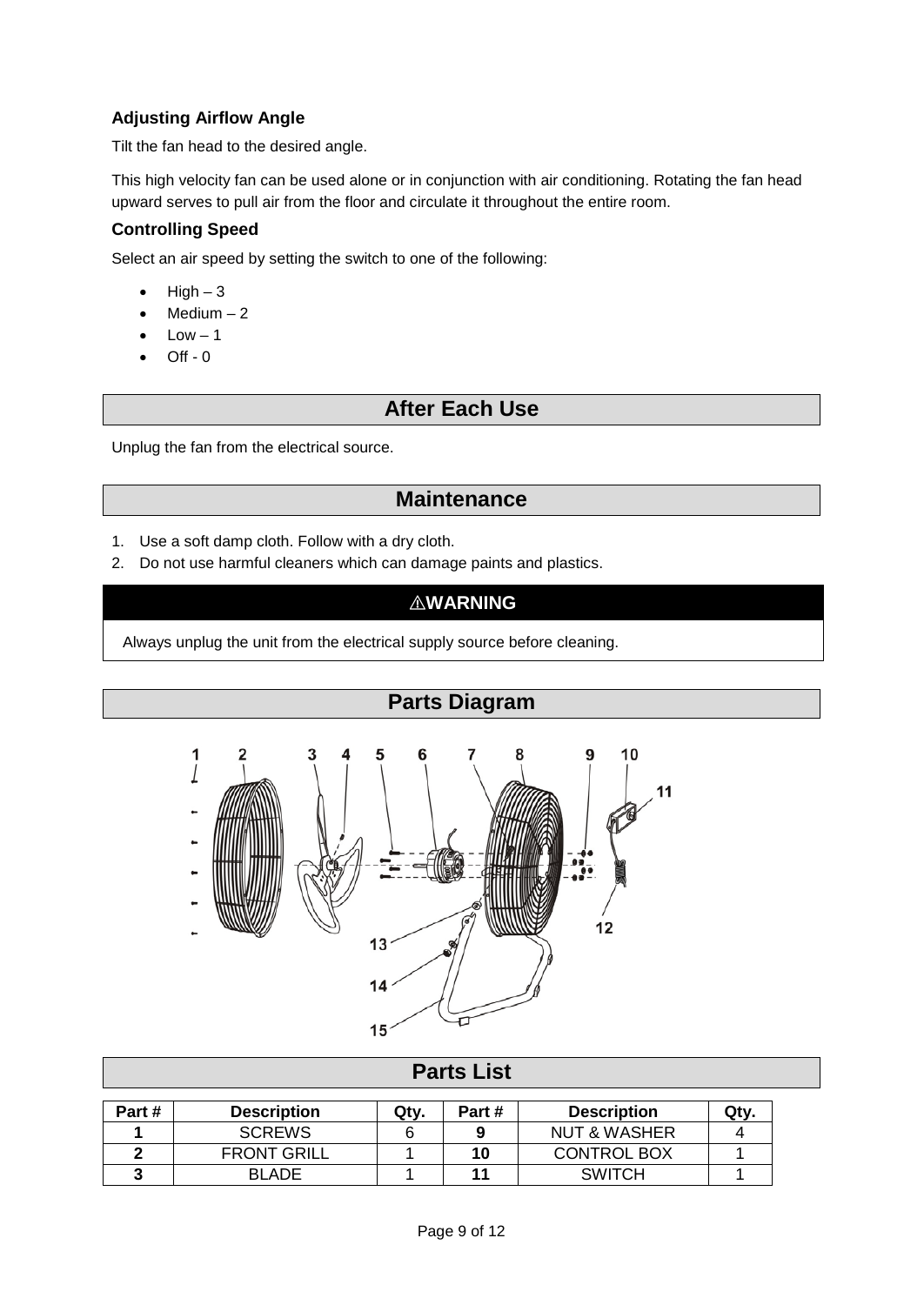| <b>SCREW SET</b>  | 12 | <b>POWER CORD</b>       |  |
|-------------------|----|-------------------------|--|
| <b>SCREWS</b>     | 13 | <b>RUBBER WASHER</b>    |  |
| <b>MOTOR</b>      | 14 | <b>NUT &amp; WASHER</b> |  |
| <b>BOLT</b>       | 15 | <b>TUBE BASE</b>        |  |
| <b>REAR GRILL</b> |    |                         |  |

# **Replacement Parts**

- <span id="page-9-0"></span>• For replacement parts and technical questions, please call Customer Service at **1-800-222-5381**.
- Not all product components are available for replacement. The illustrations provided are a convenient reference to the location and position of parts in the assembly sequence.
- When ordering parts, the following will be required: Model Number, Serial Number/Lot Date Code, Description, and Part Number.
- The distributor reserves the rights to make design changes and or improvements to product lines and manuals without notice.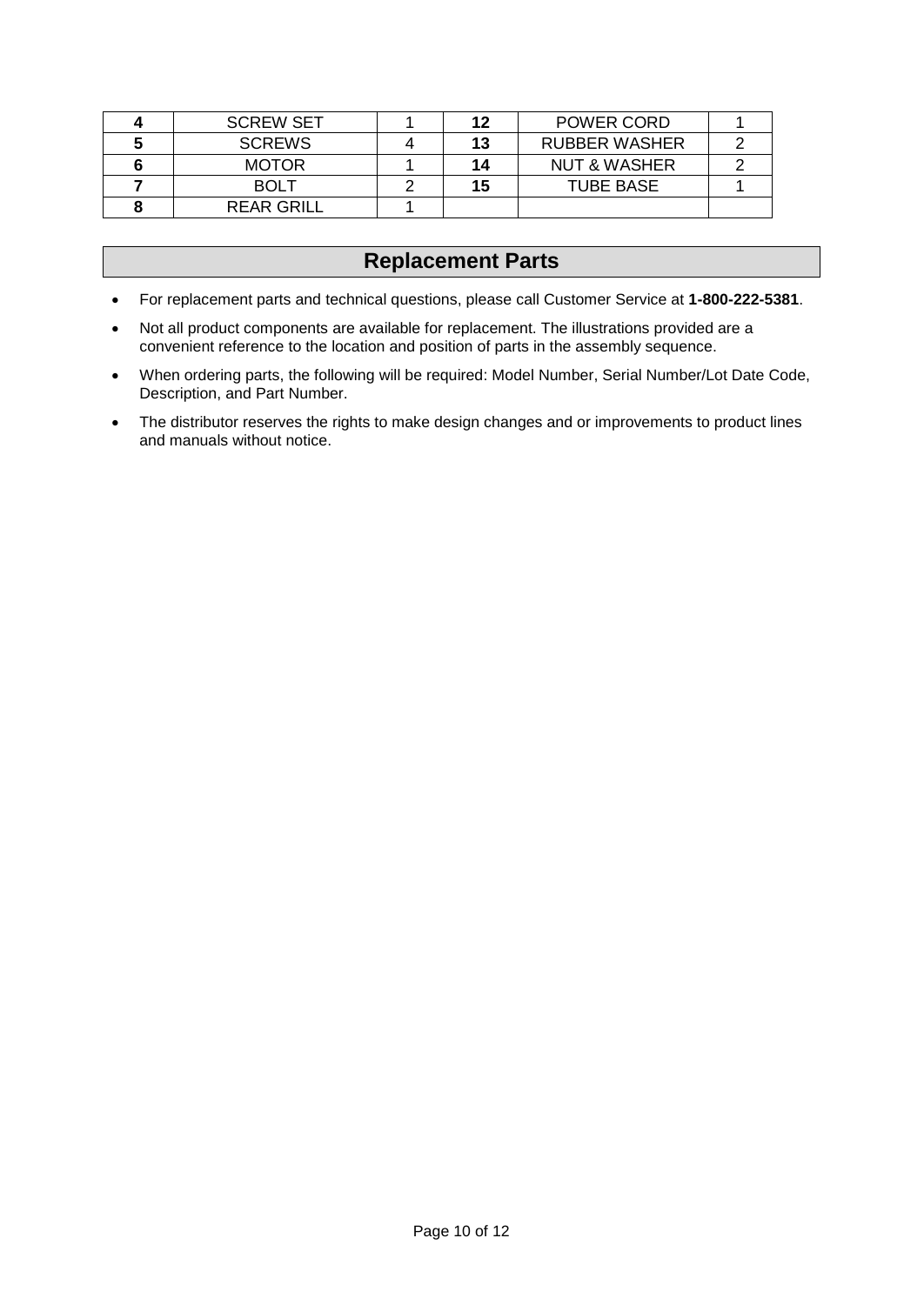# **Limited Warranty**

<span id="page-10-0"></span>Northern Tool and Equipment Company, Inc. ("We'' or '"Us'') warrants to the original purchaser only ("You'' or "Your") that the Strongway product purchased will be free from material defects in both materials and workmanship, normal wear and tear excepted, for a period of one year from date of purchase. The foregoing warranty is valid only if the installation and use of the product is strictly in accordance with product instructions. There are no other warranties, express or implied, including the warranty of merchantability or fitness for a particular purpose. If the product does not comply with this limited warranty, Your sole and exclusive remedy is that We will, at our sole option and within a commercially reasonable time, either replace the product or product component without charge to You or refund the purchase price (less shipping). This limited warranty is not transferable.

#### **Limitations on the Warranty**

This limited warranty does not cover: (a) normal wear and tear; (b) damage through abuse, neglect, misuse, or as a result of any accident or in any other manner; (c) damage from misapplication, overloading, or improper installation; (d) improper maintenance and repair; and (e) product alteration in any manner by anyone other than Us, with the sole exception of alterations made pursuant to product instructions and in a workmanlike manner.

#### **Obligations of Purchaser**

You must retain Your product purchase receipt to verify date of purchase and that You are the original purchaser. To make a warranty claim, contact Us at 1-800-222-5381, identify the product by make and model number, and follow the claim instructions that will be provided. The product and the purchase receipt must be provided to Us in order to process Your warranty claim. Any returned product that is replaced or refunded by Us becomes our property. You will be responsible for return shipping costs or costs related to Your return visit to a retail store.

#### **Remedy Limits**

Product replacement or a refund of the purchase price is Your sole remedy under this limited warranty or any other warranty related to the product. We shall not be liable for: service or labor charges or damage to Your property incurred in removing or replacing the product; any damages, including, without limitation, damages to tangible personal property or personal injury, related to Your improper use, installation, or maintenance of the product or product component; or any indirect, incidental or consequential damages of any kind for any reason.

#### **Assumption of Risk**

You acknowledge and agree that any use of the product for any purpose other than the specified use(s) stated in the product instructions is at Your own risk.

#### **Governing Law**

This limited warranty gives You specific legal rights, and You also may have other rights which vary from state to state. Some states do not allow limitations or exclusions on implied warranties or incidental or consequential damages, so the above limitations may not apply to You. This limited warranty is governed by the laws of the State of Minnesota, without regard to rules pertaining to conflicts of law. The state courts located in Dakota County, Minnesota shall have exclusive jurisdiction for any disputes relating to this warranty.